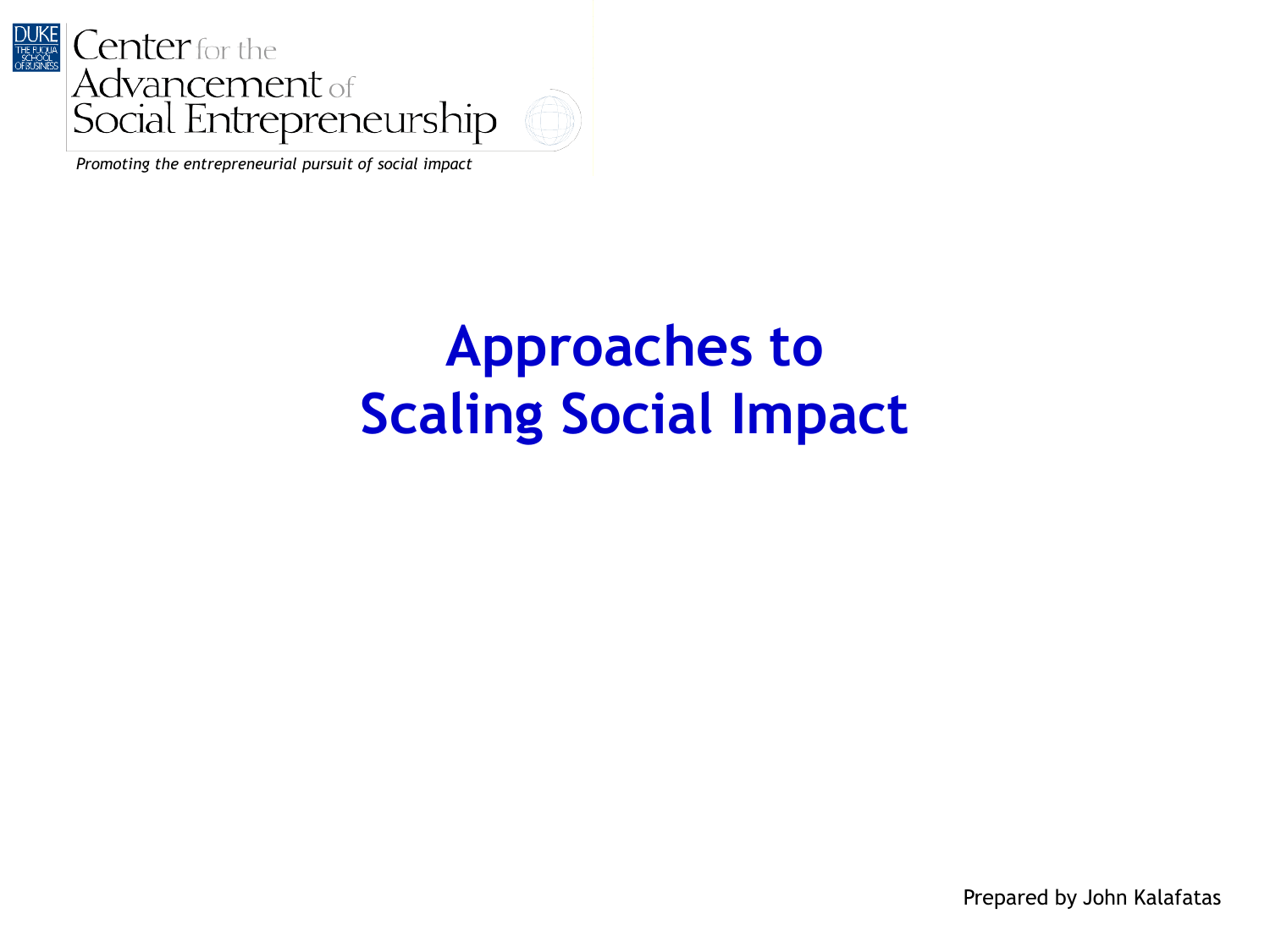**Scaling Social Impact**: The process of increasing positive social impact to better correspond to the magnitude of the identified social need.

- *Social Need The gap between reality and ideal conditions, as defined by human society.*
- *Social Impact The consequence that moves us closer to or further away from the conditions of an ideal society and world.*
- *Social-Purpose Organizations Nonprofit, for-profit, or hybrid organizations that seek to create social impact for human society, animals, or the natural environment in the form of value not limited to economic wealth for owners or consumption benefits for customers.*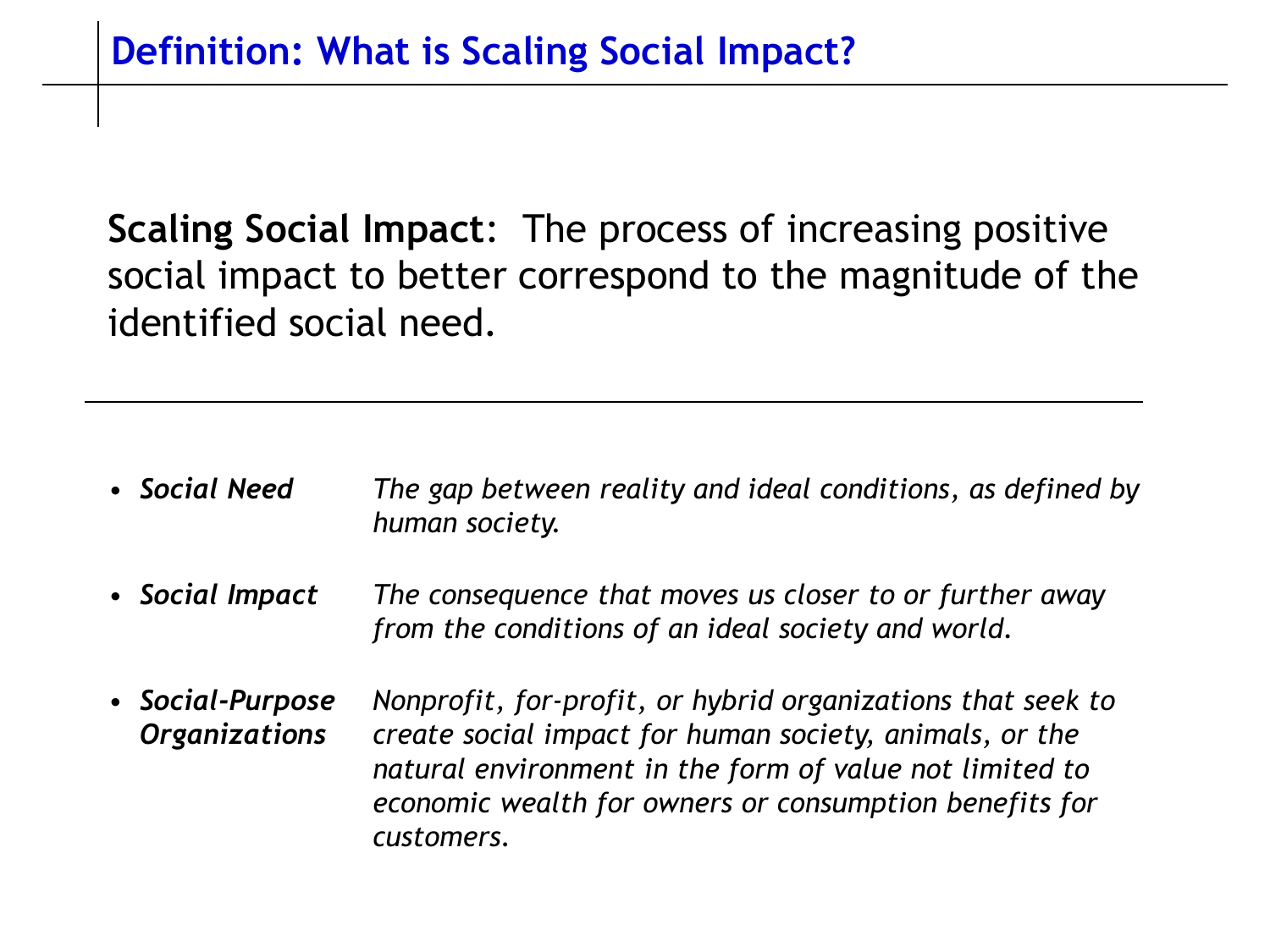## **Approaches to Scaling Social Impact**

*Organizations face options about what to scale and how to scale their impact. The spectrum of goals and strategies for creating and scaling social impact ranges from impact through direct service to impact through indirect influence. By selecting combinations of goals and strategies from this "tool box," organizations can craft a strategy for scaling social impact.*

|                                                                    | $\leftrightarrow$ Impact through Direct Service $\leftrightarrow\leftrightarrow\leftrightarrow\leftrightarrow$ Impact through Indirect Influence $\rightarrow$ |                                                                                                                    |                                                                                                                                                                   |  |
|--------------------------------------------------------------------|----------------------------------------------------------------------------------------------------------------------------------------------------------------|--------------------------------------------------------------------------------------------------------------------|-------------------------------------------------------------------------------------------------------------------------------------------------------------------|--|
| <b>GOALS</b><br>for Scaling<br><b>Social</b><br><b>Impact</b>      | • Increase Quantity and/or<br><b>Quality of Impact</b><br>• Diversify Communities<br>Served<br>• Diversify Services Offered<br>• Expand Geographically         | • Promote a Model                                                                                                  | • Influence Public Policy<br>• Establish a Social Movement<br>• Change/Create Markets                                                                             |  |
| <b>STRATEGIES</b><br>for Scaling<br><b>Social</b><br><b>Impact</b> | • Organizational Branching<br>and/or Affiliation<br>• Expanding Org's Delivery<br>Capacities (via volunteers,<br>technology, etc.)                             | • Packaging/Licensing<br>• Technical Assistance<br>• Knowledge<br><b>Dissemination</b><br>• Partnerships/Alliances | • Research & Public Policy<br>Development<br>• Influencing Public Awareness,<br><b>Norms or Behaviors</b><br>• Direct Advocacy & Lobbying<br>• Convening Networks |  |